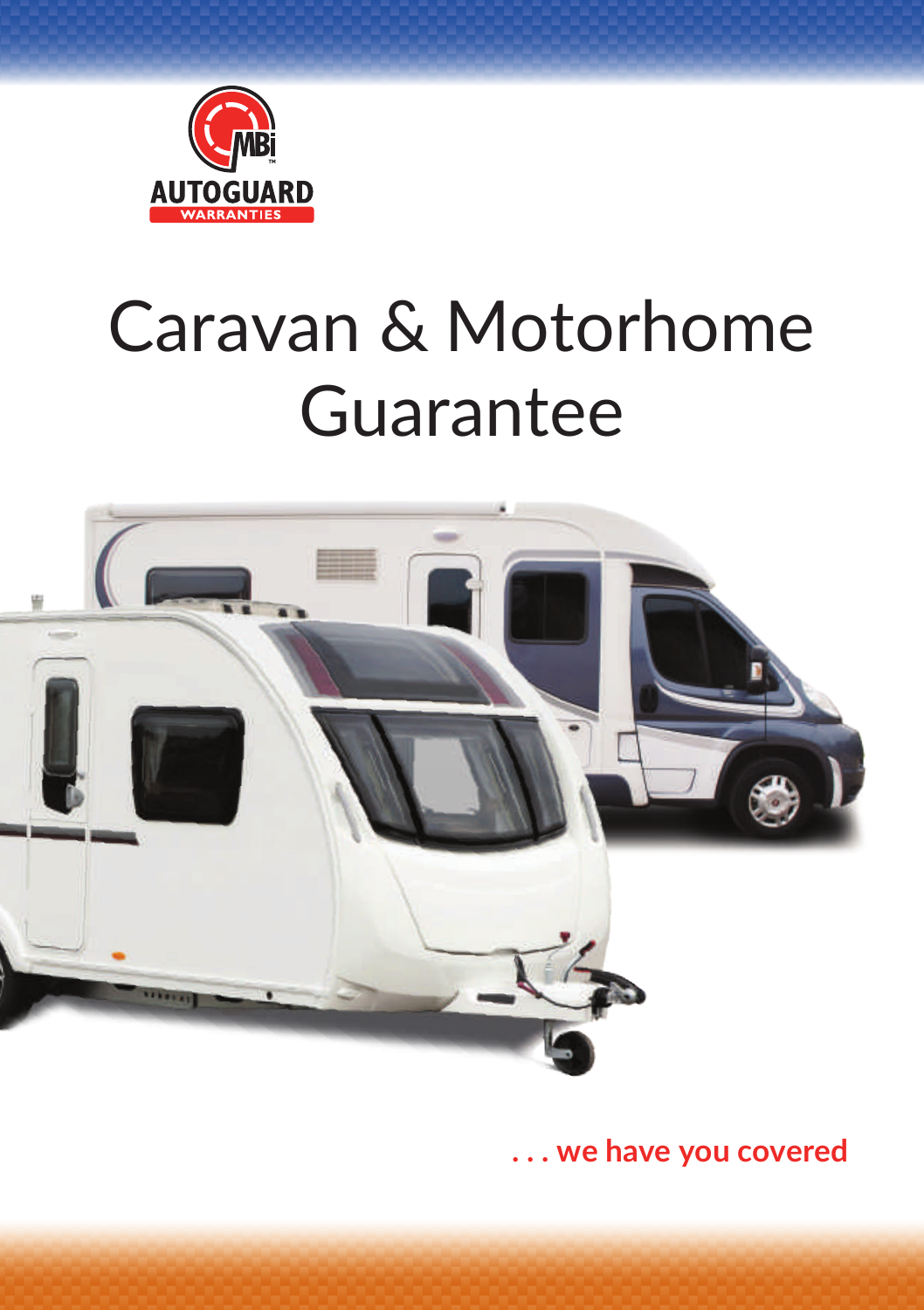

## **CARAVAN & MOTORHOME**

#### By buying a vehicle with the Autoguard Guarantee you have made the right choice

Present-day automobiles represent a high technical standard and offer a maximum in reliability. Nonetheless, costly damage to important and expensive module components can happen to anyone. With the Autoguard Guarantee, you can play it safe just in case it happens.

Claims will be subject to you complying to the Terms and Conditions detailed in this document and you should ensure that you read it carefully. If you have any questions on the contents of this Guarantee, please contact our customer services team on 03432 271 499 who will be happy to help.

You must remember to have your vehicle regularly serviced in accordance with the service requirements of this Guarantee (please refer to page 6). Please keep this Guarantee in a safe place.

#### SUMMARY OF COVER

#### **WHAT IS COVERED?**

If during the period of Guarantee your vehicle suffers a mechanical breakdown within the territorial limits of the Guarantee, we will cover the cost of the parts listed and the associated labour, up to the claim limit specified on the Agreement form, but subject to any lower limits applicable to a particular part. Claims must be made in accordance with the claims procedures, terms and conditions, described in this Guarantee.

#### **WHAT SHOULD I DO IF MY VEHICLE BREAKS DOWN?**

In the event of a claim, contact your supplying dealer or call our Claims Department on: 03432 271 499.

#### **WHAT IF I WANT TO USE MY LOCAL REPAIRER?**

It is preferred that you use the supplying dealer or an approved repairer. However, if you want to use your local repairer, you must make sure that they are VAT registered and that they follow our claims procedures. They must send their invoice with any required supporting documentation, quoting the claim reference number, to:

**Claims Department, Autoguard Warranties Ltd, Building 2, Archipelago Office Park, Lyon Way, Camberley, Surrey GU16 7ER**

#### **WHEN IS MY SERVICE DUE?**

The vehicle must be serviced in line with the manufacturer's recommended schedule.

#### **HABITATION & APPLIANCE**

Service and inspections must be carried out in line with the manufacturer's recommended schedule.

#### **WHO IS MY FIRST POINT OF CONTACT?**

If your question relates to the information provided on the Agreement Form or to the cover provided under the Guarantee, please contact the Administrators on 03432 271 499.

#### **WHAT SHOULD I DO IF MY DETAILS CHANGE?**

It is the responsibility of the Guarantee Holder to inform Autoguard Warranties Ltd in writing of any changes or modifications to the Vehicle or their personal circumstances, such as change of address, email or contact details.

#### **OTHER BENEFITS**

- Vehicle recovery
- Continental use
- Transfer request

Please see page 6 for further information.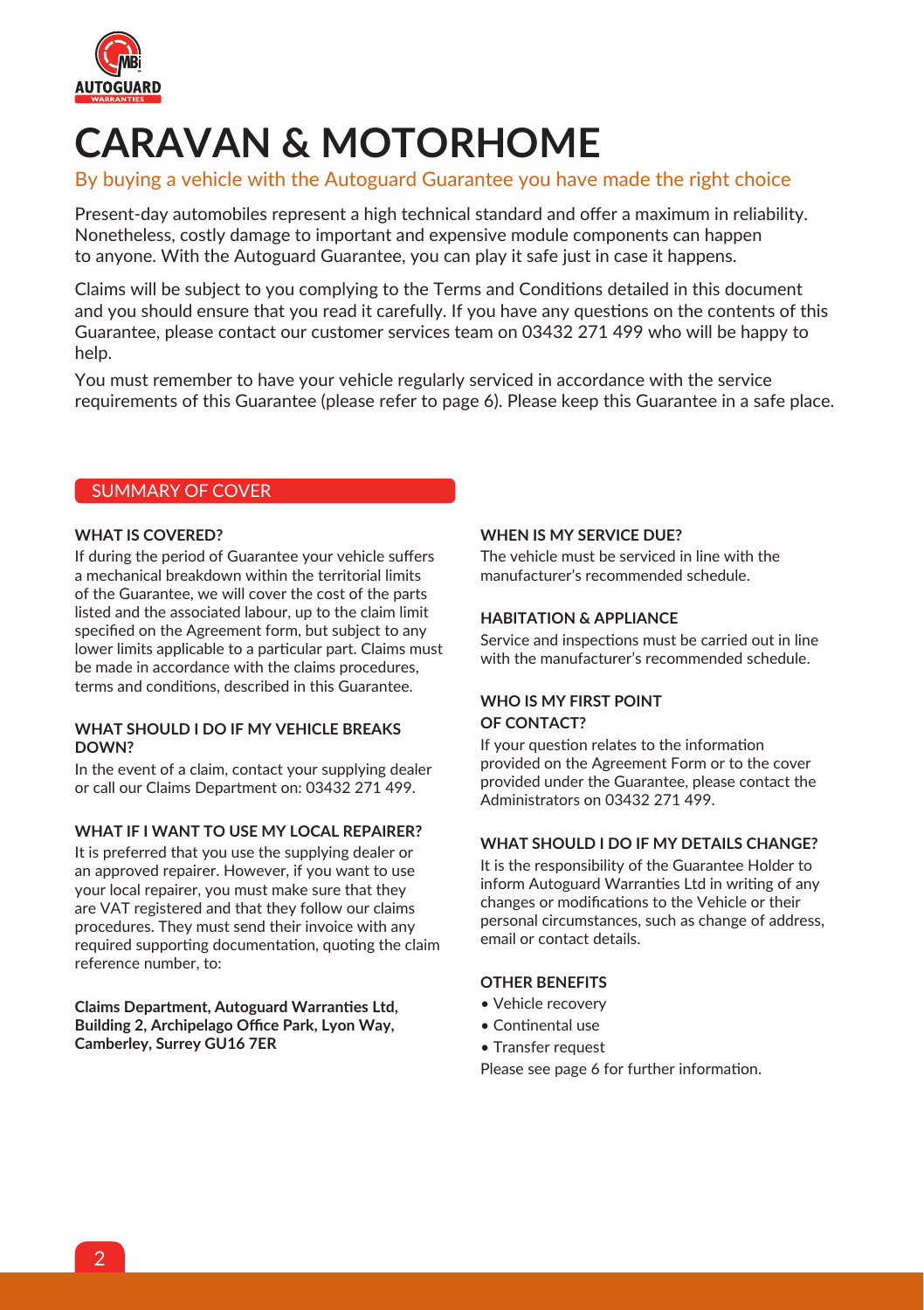

#### **AUTOGUARD WARRANTIES LTD**

This Guarantee is designed and administered by Autoguard Warranties Ltd and is a Contract for Services between You and the Service Provider.

Please refer to your Agreement Form for confirmation of the service levels you have been supplied with or have purchased.

Please read this document carefully and make sure you understand and fully comply with its terms and conditions. Failure to do so may jeopardise the payment of any claim, which might arise and could lead to the Guarantee becoming void. Please ensure you keep this document in a safe place so you can read it again if you need to.

#### **DEFINITIONS**

The words or expressions detailed below have the following meaning wherever they appear in this Guarantee.

#### **Administrator & Service Provider**

Autoguard Warranties Ltd., Building 2, Archipelago Office Park, Lyon Way, Camberley, Surrey GU16 7ER.

#### **ICME**

An industry reference for the confirmation of repair times and services requirements used extensively by the motor industry.

#### **Betterment**

Is a contribution from the Guarantee holder where the repaired vehicle ultimately will be in a better condition or have a better value than it enjoyed immediately prior to the occurrence of the claim.

#### **Claim Limit**

Is the maximum amount that can be claimed on each individual claim exclusive of VAT as stated on the Agreement Form. The maximum amount that can be claimed under the Guarantee during the period of cover is limited to the purchase price of the vehicle in aggregate.

#### **Guarantee Holder/You/Your**

The person who purchased the vehicle forming the subject matter of this Guarantee named in the Agreement Form.

#### **Guarantee & Service Contract**

Any reference to Guarantee within this document; Meaning, a Contract for Services that covers the Vehicle for Mechanical Breakdown as defined by the Period of Cover and Claim Limit detailed on the Agreement Form.

#### **Company/We/Us/Our**

The supplying dealer of the vehicle and this Guarantee as specified on the Agreement Form.

#### **Consequential Loss**

Any other costs which are directly or indirectly caused by the event which led to Your claim unless specifically stated in this Agreement.

#### **Labour Rates**

Shall mean the labour rate agreed with the supplying dealer.

#### **Mechanical Breakdown**

Shall mean internal failure which is hereby defined as the actual and sudden mechanical failure or breakdown of an item listed under the 'What is Covered' section which results in the sudden stoppage of its normal functions and which necessitates repair or replacement to resume those functions. Failure or breakdown, which ultimately results from wear and tear is excluded from the scope of cover afforded by this Guarantee.

#### **Period of Cover**

The Guarantee commences on the date shown on the Agreement Form or with new cars on the expiry of the manufacturer's Guarantee period (maximum 3 years). The duration of your Guarantee is also stated on the Agreement Form.

#### **Agreement Form**

Confirmation of the vehicle, the Guarantee Holder's details, Guarantee duration, type of cover selected and claim limit applicable.

#### **Territorial Limits**

England, Scotland, Northern Ireland, Wales, Isle of Man and the Channel Islands. The vehicle is also covered in the European Union for a maximum of 60 days in any 12 months of cover.

#### **Vehicle**

Means only the vehicle on the Agreement Form for private use supplied by us.

#### **Wear and Tear**

The gradual deterioration associated with normal use and age of the vehicle and its components.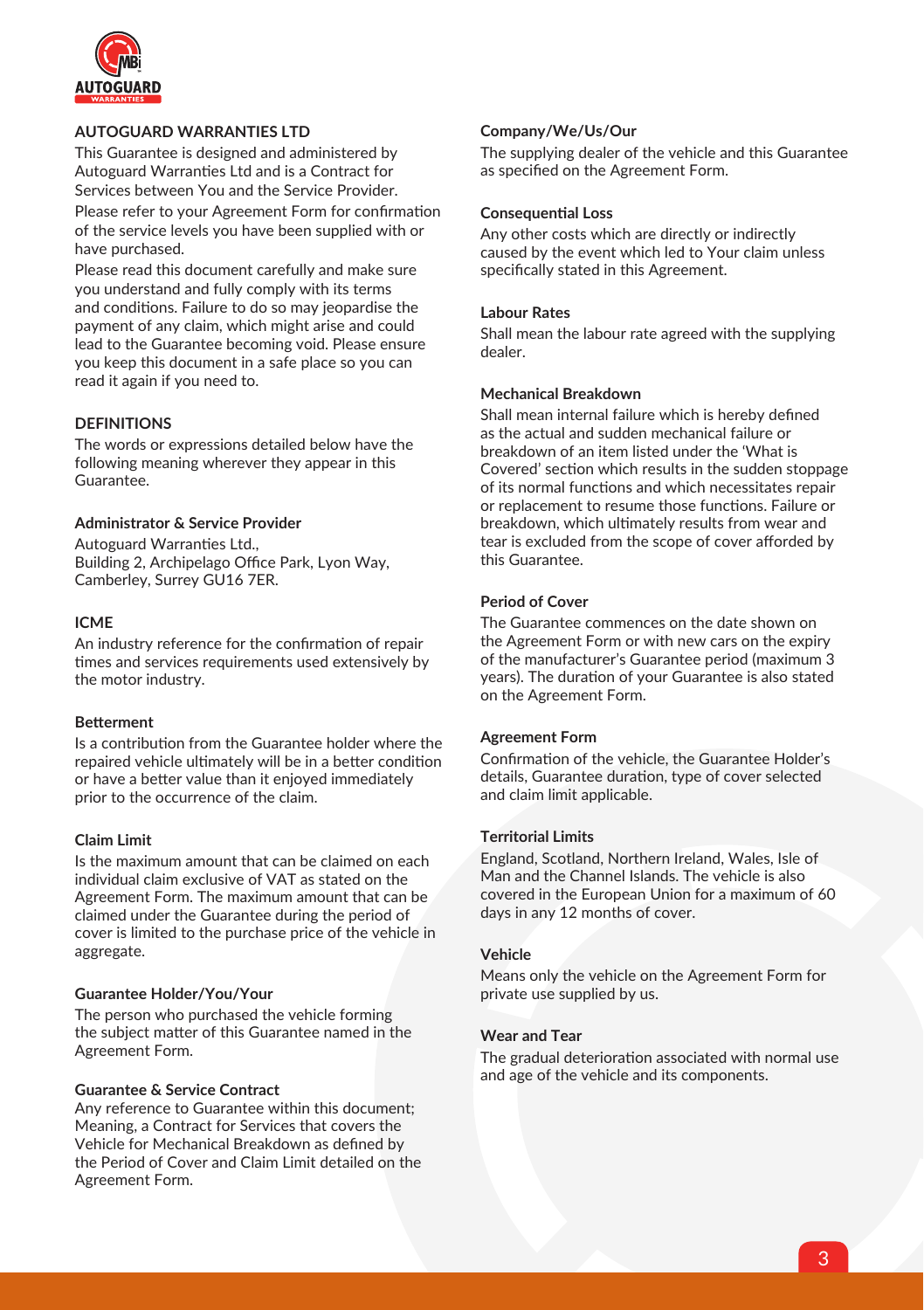

#### **HOW TO CONTACT US**

Please read this Contract carefully and keep it safe along with the Agreement Form. You will need these documents should you need to make a claim.

Customer services / Claims department **03432 271 499**

Fax **01276 672015**

#### **MAKING YOURSELF HEARD**

It is the intention to give you the best possible service but if you do have any questions or concerns about this Guarantee or the handling of a claim you should in the first instance contact the Chief Executive Officer of the Administrators. The contact details are:

C<sub>EO</sub> Autoguard Warranties Ltd Building 2 Archipelago Office Park Lyon Way Camberley Surrey GU16 7ER Tel: 03432 271 499 Fax: 01276 672015

Email: complaints@autoguardwarranties.com Please ensure your Guarantee number, as found on your Agreement Form, is quoted in all correspondence to assist a quick and efficient response.

The above complaints procedure is in addition to your statutory rights as a consumer. For further information about your statutory rights contact your local authority Trading Standards Service or Citizens Advice Bureau.

In the event that we cannot resolve a complaint to your satisfaction you may contact The Motor Ombudsman on 0207 344 1651, submit a case online at www.themotorombudsman.org/contact or, alternatively you can write to;

The Motor Ombudsman 71 Great Peter Street London SW1P 2BN

Email **info@autoguardwarranties.com**

Telephone calls may be recorded for quality assurance and compliance.

#### **COMPLAINTS ABOUT THE SALE OF THIS GUARANTEE**

If you have any concerns regarding the sale of this Guarantee, please in the first instance contact the selling dealer or agent.

#### **CANCELLATION**

We hope you are happy with the cover this Guarantee provides. However, if after reading this document, this Guarantee does not meet with your requirements, please return to your supplying dealer within 7 days of issue who will give you a refund if you have purchased it separately.

#### **DATA PROTECTION ACT 1998**

Please note that any information provided to us will be processed by us and our agents in compliance with the provisions of the Data Protection Act 1998, for the purpose of providing cover and handling claims, if any, which may necessitate providing such information to third parties.



**Vehicle Warranties**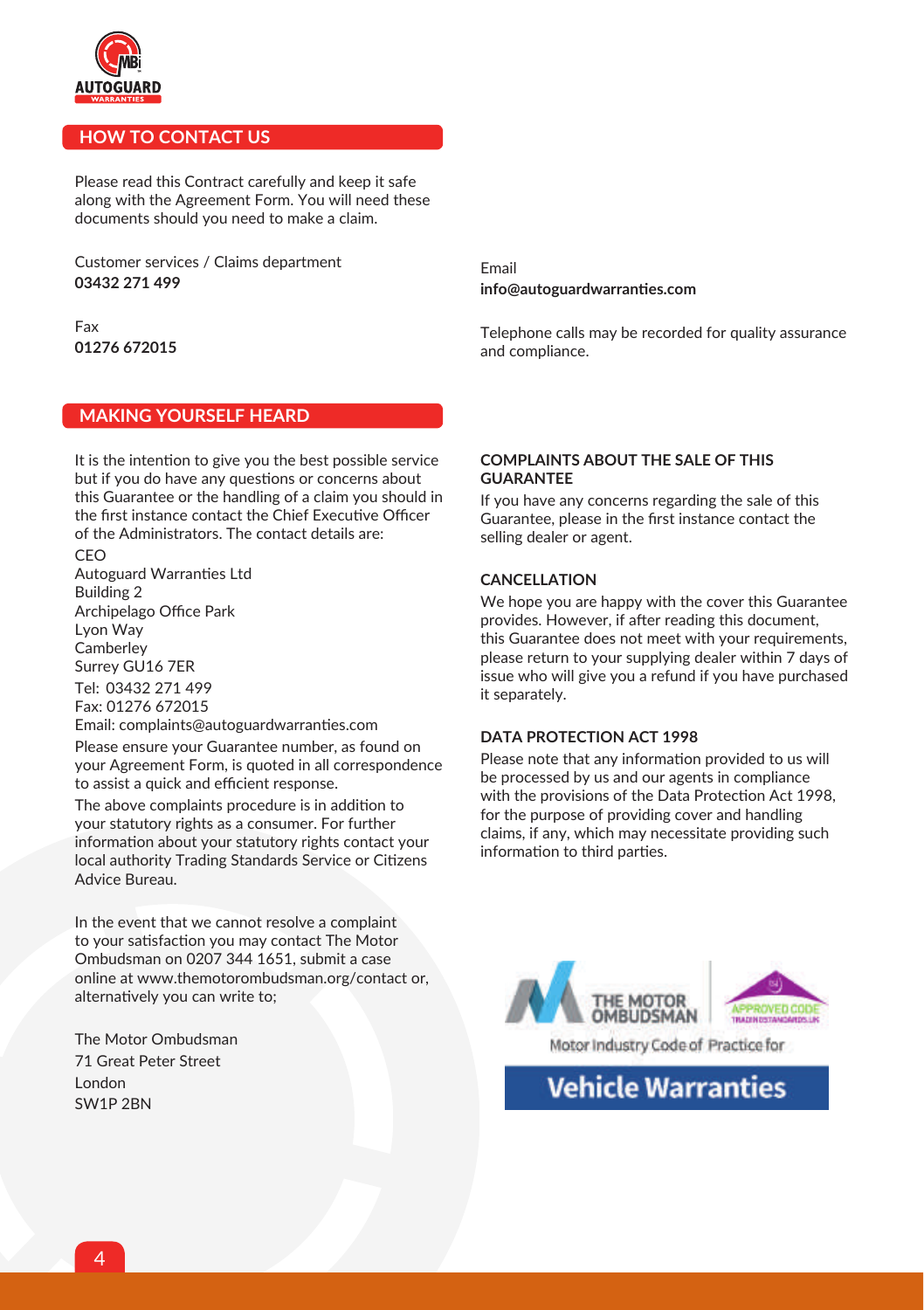

#### **HOW TO MAKE A CLAIM**

#### If you consider you have a claim DO NOT proceed with repairs until the claim has been approved.

If the Vehicle shows signs of an imminent failure, DO NOT continue to use it. This may aggravate the problem and cause greater damage for which we will not be liable. Your repairer must find the cause of the problem and verify if it is covered by the Guarantee. We will not pay for any stripping down of the Vehicle or parts to determine the cause of the failure unless we accept the claim. The most we will pay in total is restricted to the claim limit as noted on the Agreement Form for a single claim and up to the Vehicle purchase price in total.

- 1. Your repairer must telephone the Claims Department on 03432 271 499. At that time the following information will be required: Agreement number Guarantee Holder's name Current mileage Nature of claim Total cost Service history (if applicable)
- 2. If the failed component is listed under this Guarantee you must obtain authority from the claims department before commencing any repairs. Admission of liability is conditional on the terms and conditions of this Guarantee being adhered to,

#### **HOW TO CLAIM PAYMENT**

Once all supporting documents are received the Administrator will reimburse you or the repairer, subject to the terms and conditions of the Guarantee. If a balance is due, you must pay it direct to the repairer.

**Please Note:** Claims are paid by bank transfer to the agreed payee so please include your bank details when sending in your documents.

**Please Note:** Claims documentation must be received by the Claims Department within 7 days of completion of repairs, otherwise they cannot be accepted. Claims received beyond this date will be subject to review in terms of the reason for delay and it shall be at the discretion of the company to accept such claims. VAT on repairs covered by the Guarantee is not reimbursed where you are VAT registered.

for example, servicing.

- 3. On receipt of any supporting service invoices (where required), we may approve repairs immediately; call for other estimates; nominate another repairer; investigate the claim further; or appoint an independent assessor to inspect the Vehicle and or failed components.
- 4. When repairs are approved a claim authorisation number will be issued for the repairs to be carried out, along with a claim form to be signed and dated by the Guarantee Holder.
- 5. On completion of the repairs, send the following documents to the Administrator at the address on page 2 of this Guarantee:
	- a. The repairer's VAT invoice, which must quote the claim authorisation number, Vehicle details, failure mileage and details of who to pay.
	- b. Supporting documentation as requested by the claims adviser such as the signed claim form and proof of payment for the repair.

The Administrator's working hours are 9am – 5pm, Monday to Friday, excluding bank/ public holidays. Telephone calls may be recorded for the purpose of staff training and improving customer service.

#### **IMPORTANT NOTE**

You are covered only for the parts described in this Guarantee.

You are covered up to the claim limits shown on the Agreement Form or any lower limit that may be specified within this Guarantee.

We may insist that your repairer use exchanged or reconditioned parts to effect a repair.

If the part to be replaced has some wear or the part improves the general condition or value of the Vehicle, you may be required to pay a specified amount towards the improvement.

Please refer to the betterment section of your Guarantee under the terms and conditions section.

The administrator cannot agree to any claim without providing a claim authorisation number. The repairer should not start any repairs without this number. Please quote your claim authorisation number every time you contact us about your claim and make sure the repairer includes this number on his invoice.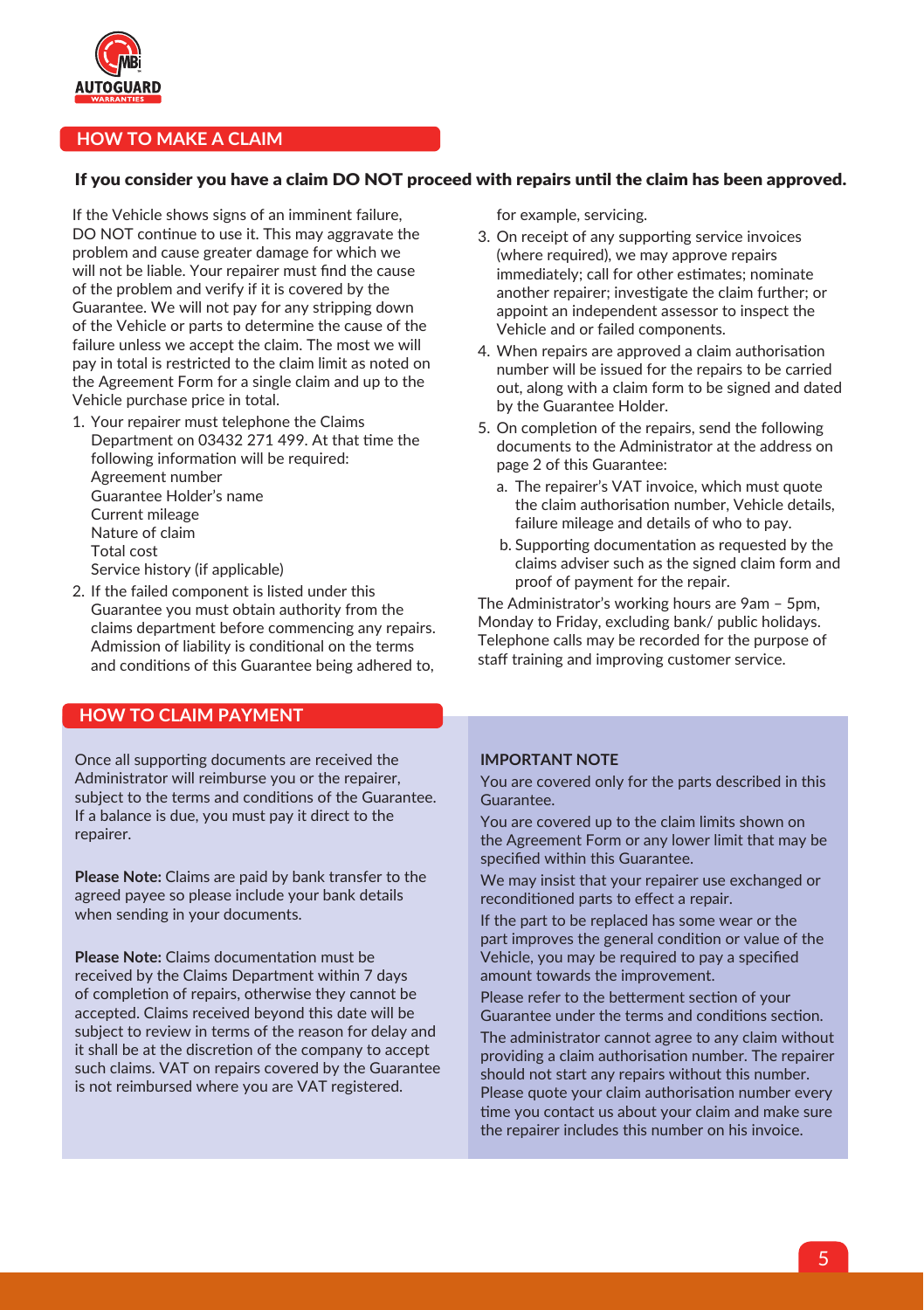

#### EXTRA BENEFITS

The extra benefits listed below will be made available subject to the limits specified on the Agreement Form, provided the parts in need of repair are covered under the Guarantee plan.

#### **VEHICLE RECOVERY**

In the event of an emergency breakdown the Guarantee Holder must arrange the recovery of the Vehicle to a VAT registered garage of their choice. The garage must contact us before starting repairs and if a claim is authorised we may contribute up to £65 including VAT towards recovery costs. Please note that Autoguard Warranties does not provide recovery or a courtesy Vehicle. The method of recovery must prevent any further damage to the Vehicle.

#### **CONTINENTAL USE**

The breakdown repair cost element of this Guarantee is extended to cover the Vehicle whilst travelling

#### SERVICE REQUIREMENTS

The vehicle must be serviced in line with the manufacturer's recommended guidelines. If there is no valid service record book or printed service history supplied with the vehicle, then the first service must be carried out within 6000 miles or 6 months from date of purchase (whichever comes first). The service must be completed at a VAT registered garage and must consist of the following as a minimum requirement:

- 1. Change engine oil and filter.
- 2. Check oil levels in the gearbox and differential top up where necessary.
- 3. Check coolant level and anti-freeze/inhibitor strength top up where necessary.
- 4. Check timing belt (if fitted), and renew if necessary.
- 5. Brake fluid must be replaced in accordance with the manufacturer's recommendation.
- If there is a valid service history supplied with the

#### **WARNING - TIMING BELTS**

Otherwise known as camshaft drive belts. If your Vehicle has a timing belt, please make sure it is in good condition and that it is checked and changed in line with the manufacturer's recommendation.

within the EU for a period of 60 days during each year. The Owner may authorise repair work and claim reimbursement in accordance with the terms of the Guarantee subject to a receipted invoice, service history and completed claim form being forwarded to the Claims Department. Reimbursement will be at the exchange rate current at the time of the repair.

#### **TRANSFER REQUEST**

Subject to our approval, this Guarantee may only be transferred with the vehicle direct to a new private owner. Application must be made to the Administrator within 14 days of the change of ownership. The Administrator will charge £35 for this service. Under no circumstances can this Guarantee be transferred to another vehicle or to/via any member of the motor trade. If the cover is transferred to a new owner the Guarantee will not be subject to the cancellation period.

Note: Renewable Agreements are non-transferable.

vehicle, then the manufacturers recommended schedule must be followed. Servicing must be completed at a VAT registered garage and fully itemised invoices must be retained. Pre-delivery inspection will not be classed as a service. If any circumstances prevent the service being carried out at the correct time, Autoguard Warranties Ltd must be informed immediately by recorded delivery.

The only acceptable proof of servicing will be the fully detailed VAT service invoices indicating servicing dates and mileages and/or a correctly completed and fully stamped service booklet.

Please retain proof of all previous service invoices for our inspection in the event of a claim.

**Failure of the above service requirements will result in automatic rejection of the claim and your Guarantee cover will become null and void.**

If the timing belt breaks it can cause serious and unnecessary engine damage and inconvenience. **No responsibility will be accepted for damage caused by the failure of a worn out/or incorrectly fitted timing belt.**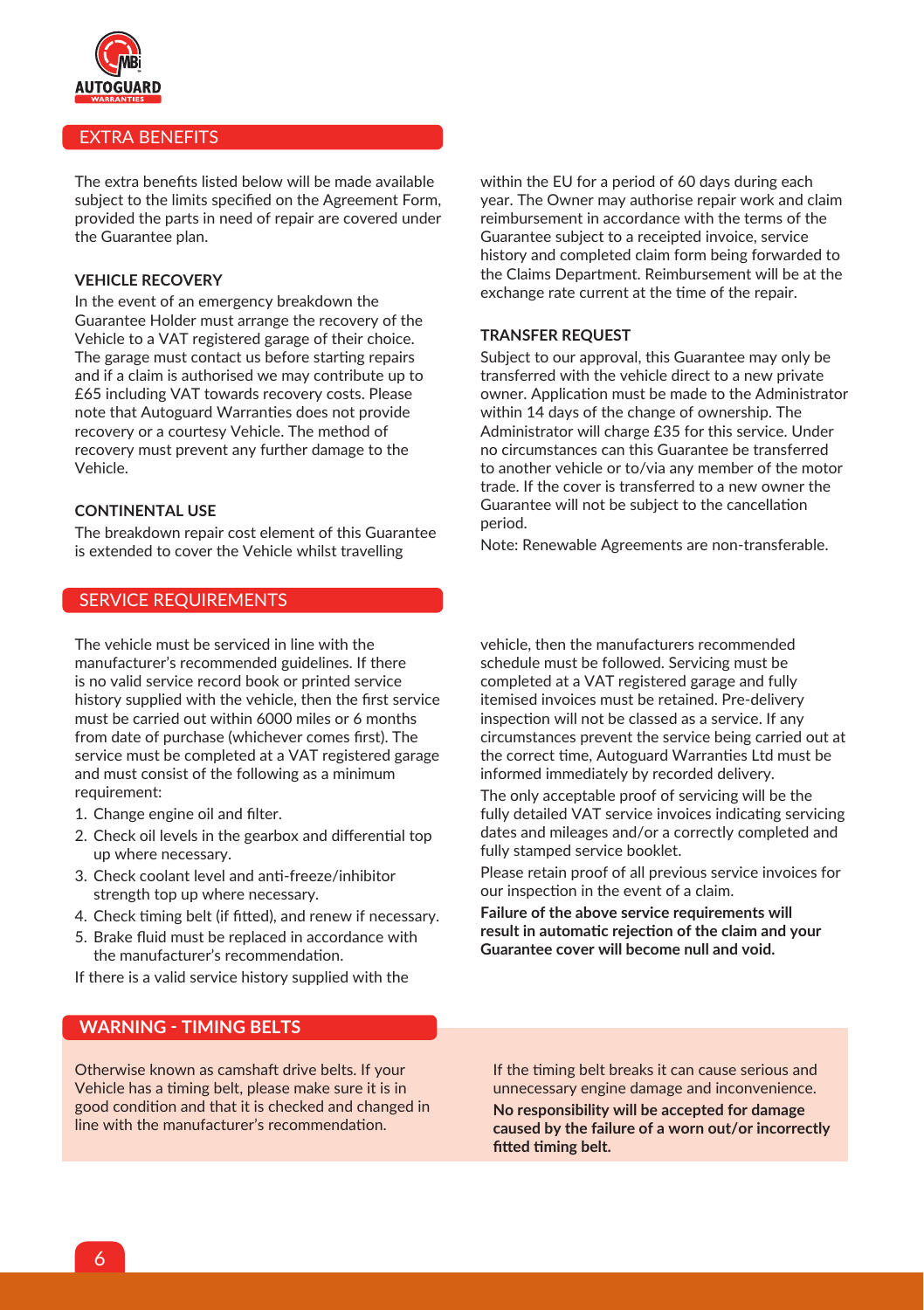

#### **CARING FOR YOUR VEHICLE**

It is Your responsibility to ensure that Your Vehicle is maintained in a legal and roadworthy condition at all times by following the manufacturer's recommended service schedule.

Where the original service book is not available any servicing undertaken may be recorded in the section below. You should retain service invoices as these may be required for validation purposes.

#### **OPTIONAL SERVICE RECORD**

| PRE DELIVERY INSPECTION / SERVICE                                       | <b>THIRD SERVICE</b>                                                                                                                                       |  |
|-------------------------------------------------------------------------|------------------------------------------------------------------------------------------------------------------------------------------------------------|--|
|                                                                         |                                                                                                                                                            |  |
|                                                                         |                                                                                                                                                            |  |
| Your next service will be due on: _________________                     | Your next service will be due on: ________________                                                                                                         |  |
| Date: _______________ Mileage: _______________<br>(whichever is sooner) | Date: _______________ Mileage: _______________<br>(whichever is sooner)                                                                                    |  |
| <b>FIRST SERVICE</b>                                                    | <b>FOURTH SERVICE</b>                                                                                                                                      |  |
|                                                                         |                                                                                                                                                            |  |
|                                                                         | Service mileage: __________________________________                                                                                                        |  |
| Your next service will be due on: ________________                      | Your next service will be due on: _______________                                                                                                          |  |
| Date: _______________ Mileage: _______________<br>(whichever is sooner) | Date: _______________ Mileage: _______________<br>(whichever is sooner)<br>the contract of the contract of the contract of the contract of the contract of |  |
| <b>SECOND SERVICE</b>                                                   | <b>FIFTH SERVICE</b>                                                                                                                                       |  |
|                                                                         |                                                                                                                                                            |  |
|                                                                         |                                                                                                                                                            |  |
| Your next service will be due on:                                       | Your next service will be due on:                                                                                                                          |  |

Date: \_\_\_\_\_\_\_\_\_\_\_\_\_\_\_\_\_\_\_\_\_ Mileage: \_\_\_\_ (whichever is sooner)

| Service mileage: _________________________        |                                                   |
|---------------------------------------------------|---------------------------------------------------|
|                                                   | Your next service will be due on: _______________ |
| Date: <b>Date: Date:</b><br>(whichever is sooner) | Mileage: _______________                          |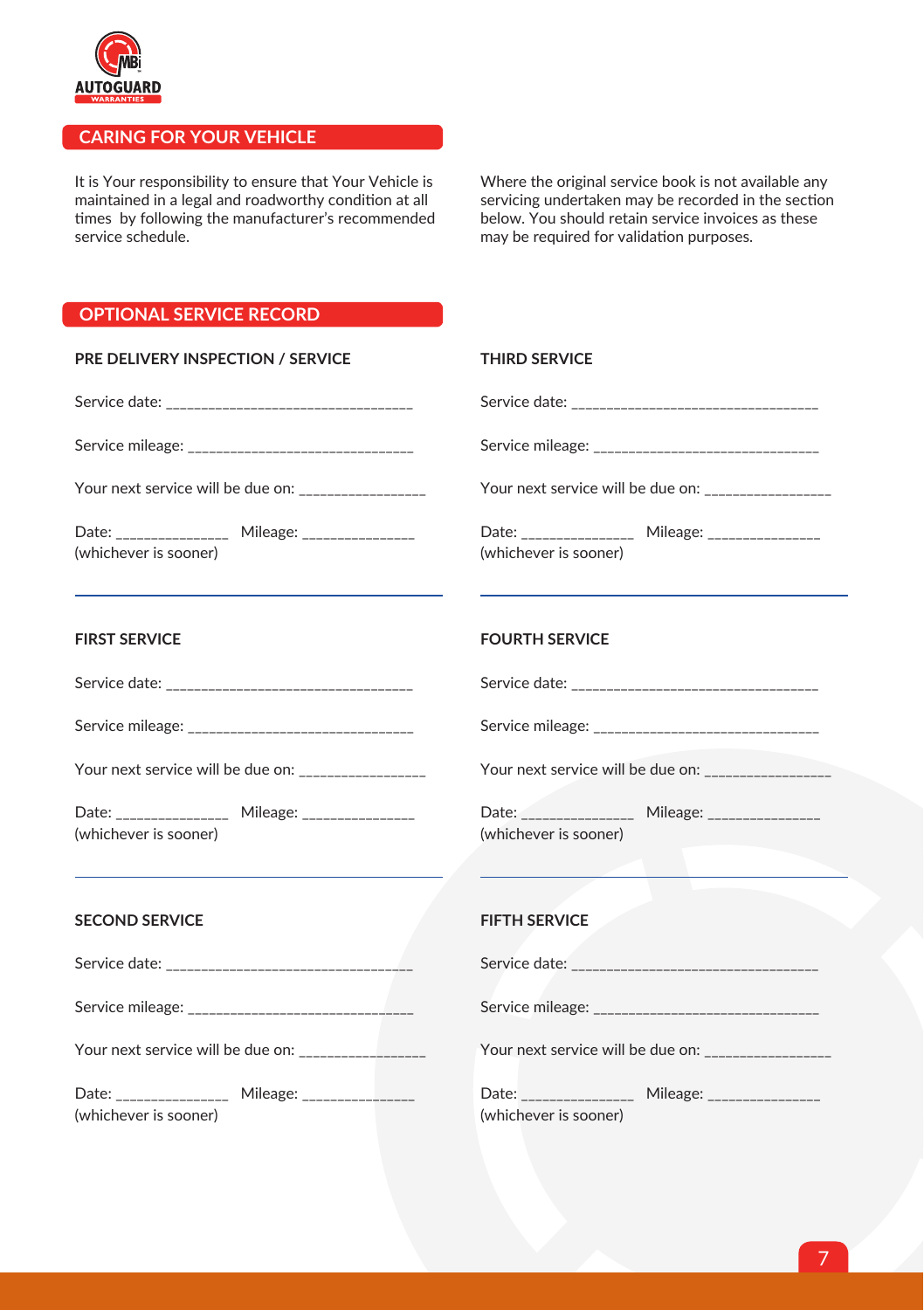## YOUR MOTORHOME GUARANTEE WHAT IS COVERED?

ALL MECHANICAL AND ELECTRICAL COMPONENTS THAT WERE MANUFACTURER'S ORIGINAL FITMENT, FOR MECHANICAL FAILURE.

## ADDITIONAL ITEMS COVERED;

In-car entertainment systems (ICE) and Satellite Navigation systems. Please note that these items will be covered up to 50% including VAT, of your claim limit, on original manufacturer's equipment up to a maximum of £500.

Air conditioning. Air conditioning and climate control systems. Please note that these items will be covered up to a maximum of 50% including VAT, of your claim limit up to a maximum of £1000.

#### Driver Interface Systems.

Any system such as (but not exclusively) MMI, I-Drive, Command, HondaLink, NissanConnect, which controls multiple vehicle functions via a central control system interface will be covered up to 50% including VAT, of your claim limit, on original manufacturer's equipment up to a maximum of £1000.

## ITEMS LISTED ARE TYPICALLY COVERED FOR MECHANICAL FAILURE

| <b>ENGINE COOLING SYSTEM</b>                         |
|------------------------------------------------------|
| <b>Water Pump</b>                                    |
| <b>Engine Cooling Fan</b>                            |
| <b>Thermostat</b>                                    |
| <b>Radiator</b>                                      |
| <b>Engine Oil Cooler and</b><br><b>Heater Matrix</b> |
|                                                      |

| <b>TRANSMISSION / DRIVETRAIN</b>      |  |
|---------------------------------------|--|
| <b>Drive Shafts</b>                   |  |
| <b>Universal Joints and Couplings</b> |  |
| <b>Suspension</b>                     |  |
| <b>Half Shafts</b>                    |  |
| <b>Manual Gearbox</b>                 |  |
| <b>Automatic Gearbox</b>              |  |
| <b>Torque Converter</b>               |  |
| Differential                          |  |

STEERING (INCLUDING POWER ASSISTED STEERING) Steering Rack Steering Box PAS Pump

#### CASSETTE TOILET Operating Mechanism

GAS SYSTEM Gas Pipe Runs and Joints Gas Bottle Fixing Brackets

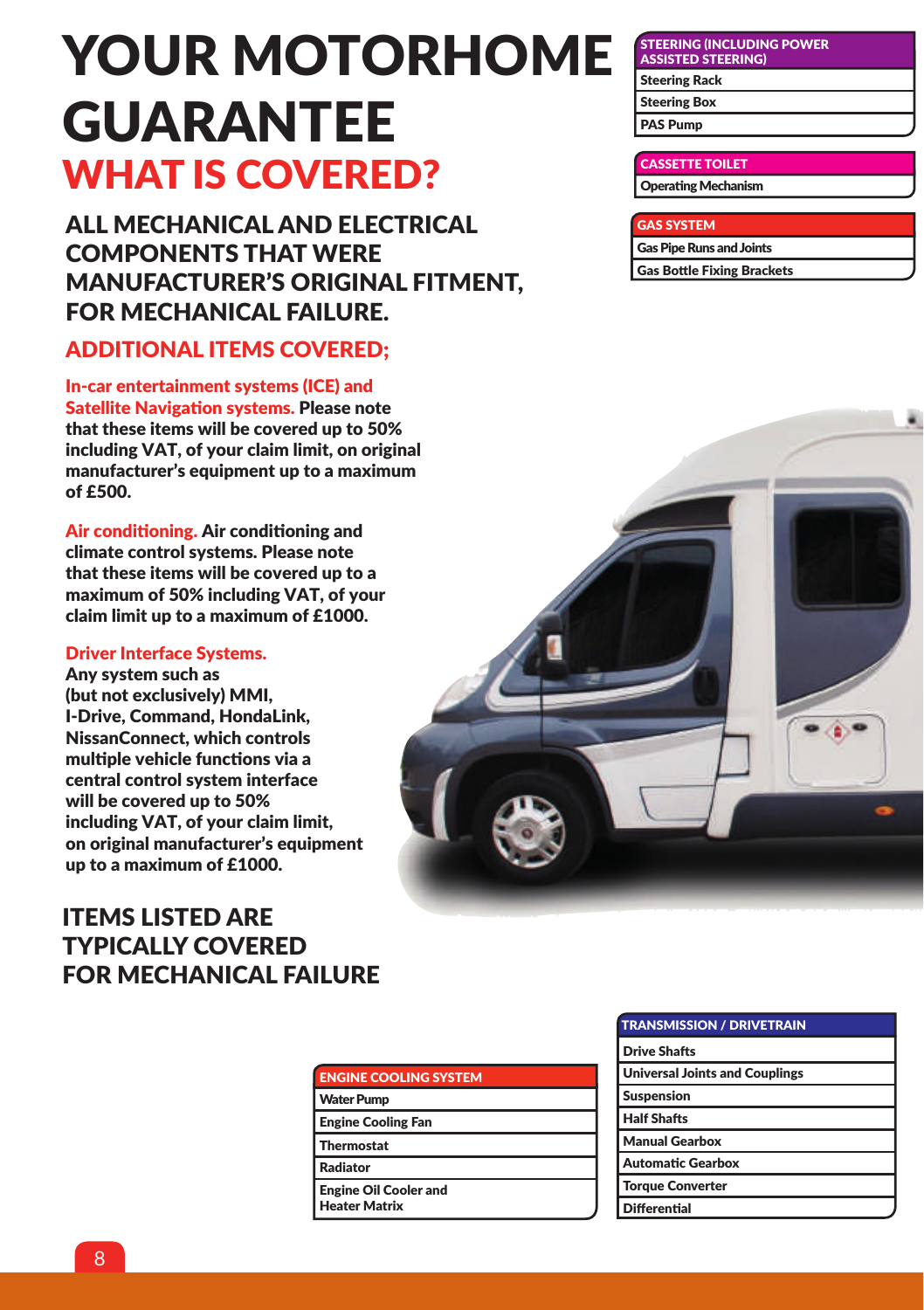| <b>FUEL SYSTEM</b>                         |
|--------------------------------------------|
| <b>Mechanical or Electrical Fuel Pumps</b> |
| <b>Tank Sender Unit</b>                    |
| <b>Airflow Meter</b>                       |
| <b>Idle Control Valve</b>                  |
| <b>Injectors</b>                           |
| <b>Oxygen Sensor</b>                       |
| <b>Map Sensor</b>                          |

#### ENGINE MANAGEMENT

Engine Electronic Control Unit Only

| <b>ELECTRICAL SYSTEM</b>                    |
|---------------------------------------------|
| <b>Starter Motor</b>                        |
| <b>Alternator</b>                           |
| <b>Electric Window Motors and Switches</b>  |
| <b>Sunroof Motor and Switch</b>             |
| <b>Front and Rear Windscreen Wipers and</b> |
| Washer Motors                               |
| <b>Heater Fan Motor</b>                     |
| <b>Multi-function Stalk Switch</b>          |
| Horn                                        |
| Ignition Coils                              |
|                                             |

| <b>ENGINE</b>                   |
|---------------------------------|
| <b>Rocker Assembly</b>          |
| <b>Hydraulic Followers</b>      |
| <b>Inlet and Exhaust Valves</b> |
| <b>Valve Springs and Guides</b> |
| <b>Cylinder Head</b>            |
| <b>Cylinder Head Gasket</b>     |
| <b>Camshaft and Followers</b>   |
| <b>Timing Gears and Chains</b>  |
| Oil Pump, Pistons and Rings     |
| <b>Cylinder Bores</b>           |
| <b>Con Rods</b>                 |
| <b>Gudgeon Pins</b>             |
| <b>Crankshaft</b>               |
| <b>Inlet Manifold</b>           |
| <b>Flywheel</b>                 |
| Turbo                           |



| <b>COOKER AND HEATING SYSTEM</b> |
|----------------------------------|
| <b>Burners</b>                   |
| Grill                            |
| Oven                             |
| <b>Flame Failure Device</b>      |
| <b>lgniters</b>                  |
| Thermostat                       |
| <b>Motor Switches</b>            |
| <b>Control Unit</b>              |
| <b>Gas Heater</b>                |

| <b>SUSPENSION</b>     |  |
|-----------------------|--|
| <b>Wheel Bearings</b> |  |
| <b>Coil Springs</b>   |  |

## ALSO INCLUDES COMPONENTS LISTED UNDER CARAVAN COVER ON PAGES 10 & 11.

PLEASE REFER TO PAGE 12 FOR DETAILS OF EXCLUSIONS TO COVER UNDER THIS GUARANTEE

## FRONT AND REAR BRAKES

Brake Master Cylinder

Restrictor Valve

Servo

- Anti Locking Brake System-ABS
- ABS Modulator
- Wheel Speed Sensors

#### MANUFACTURER'S FITTED UNITS

Only if part of manufacturer's original fitments

| <b>FRIDGE</b>                   |
|---------------------------------|
| Door Seal                       |
| <b>Condenser</b>                |
| <b>Gas Control Valve</b>        |
| <b>Gas Igniters</b>             |
| <b>Flame Failure Device</b>     |
| 12 and 240y Selector Switches   |
| 12 and 240v Heater Elements     |
| <b>Gas Thermostat</b>           |
| 240v Thermostat                 |
| 240v Temperature Control Switch |
|                                 |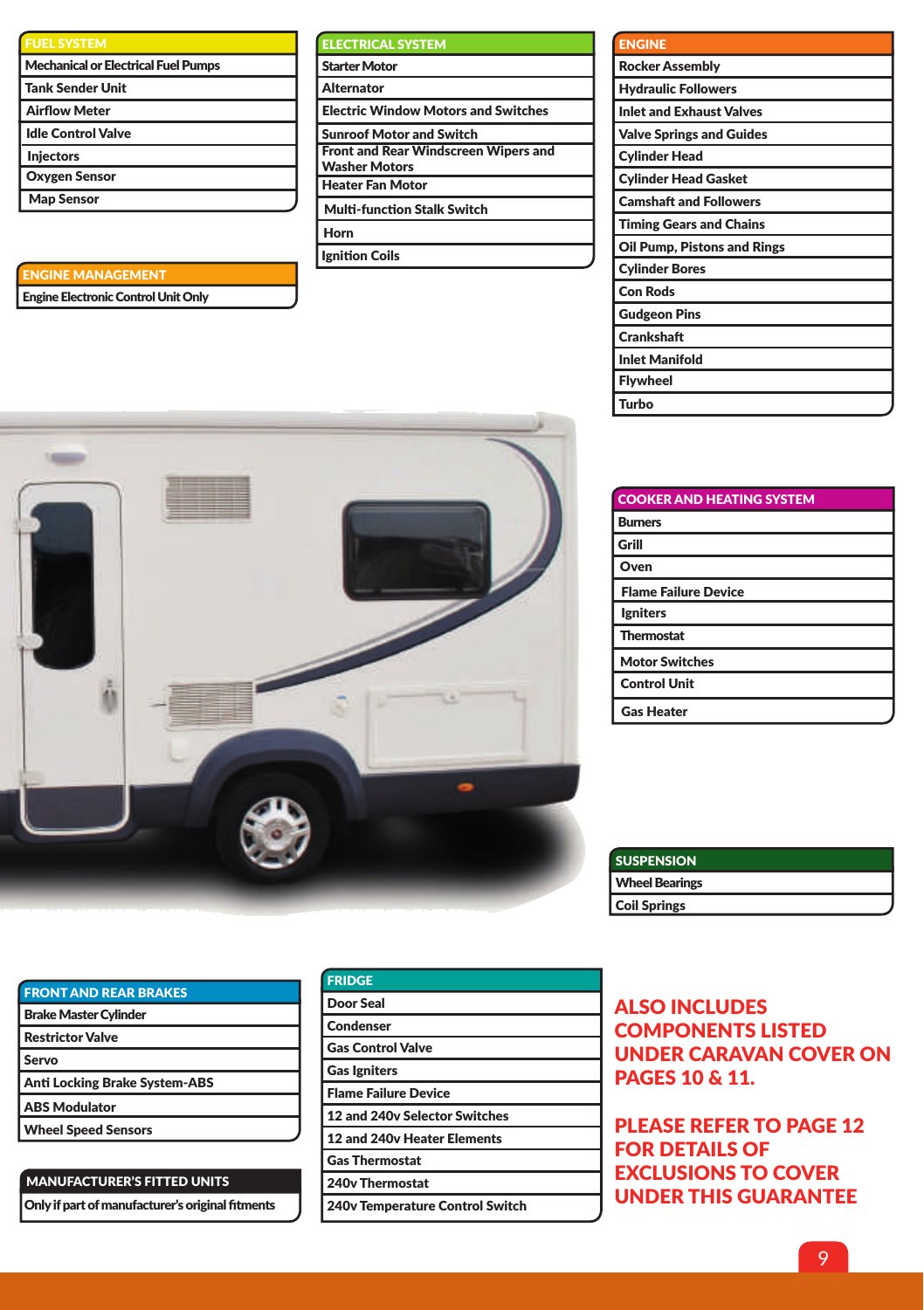## YOUR CARAVAN GUARANTEE WHAT IS COVERED?

ITEMS LISTED ARE TYPICALLY COVERED FOR MECHANICAL FAILURE

#### BODY LEAKS

For Caravans up to 7 years old Water ingress through any permanently sealed seam or joint, being part of the original manufacturer's construction.

| <b>Service Service</b>                                                                                                                                                                                                           | <b>Contract Contract Contract Contract Contract Contract Contract Contract Contract Contract Contract Contract C</b> |                                                |
|----------------------------------------------------------------------------------------------------------------------------------------------------------------------------------------------------------------------------------|----------------------------------------------------------------------------------------------------------------------|------------------------------------------------|
|                                                                                                                                                                                                                                  |                                                                                                                      |                                                |
|                                                                                                                                                                                                                                  |                                                                                                                      |                                                |
| and the state of the state of the state of the state of the state of the state of the state of the state of th<br>and the state of the state of the state of the state of the state of the state of the state of the state of th | $\mathcal{L}(\mathcal{L})$                                                                                           | <b>Service Service Service Service Service</b> |

| l Burners            |  |
|----------------------|--|
| l Grill              |  |
| l Oven               |  |
| Flame Failure Device |  |
| Igniters             |  |

#### BRAKING SYSTEMS

All Mechanical Linkage

Backing Plates

Actuators, Drums and Shoes

#### TOWING MECHANISM

All mechanical components fitted to Caravans (excluding electrics).

## PLEASE REFER TO PAGE 12 FOR DETAILS OF EXCLUSIONS TO COVER UNDER THIS GUARANTEE

#### AUXILIARY ELECTRICS

Mains Hook-up Input Connector

**FLCB** 

Battery Charger

Electrical Distribution Unit

Interior Light Fittings

## MANUFACTURER'S FITTED UNITS

Only if part of manufacturer's original fitments



### **CHASSIS**

All Chassis Members including Outriggers.

| <b>RUNNING GEAR</b>  |  |
|----------------------|--|
| Axles                |  |
| <b>Hubs</b>          |  |
| <b>Bearings</b>      |  |
| <b>Hub Oil Seals</b> |  |
| <b>Road Wheels</b>   |  |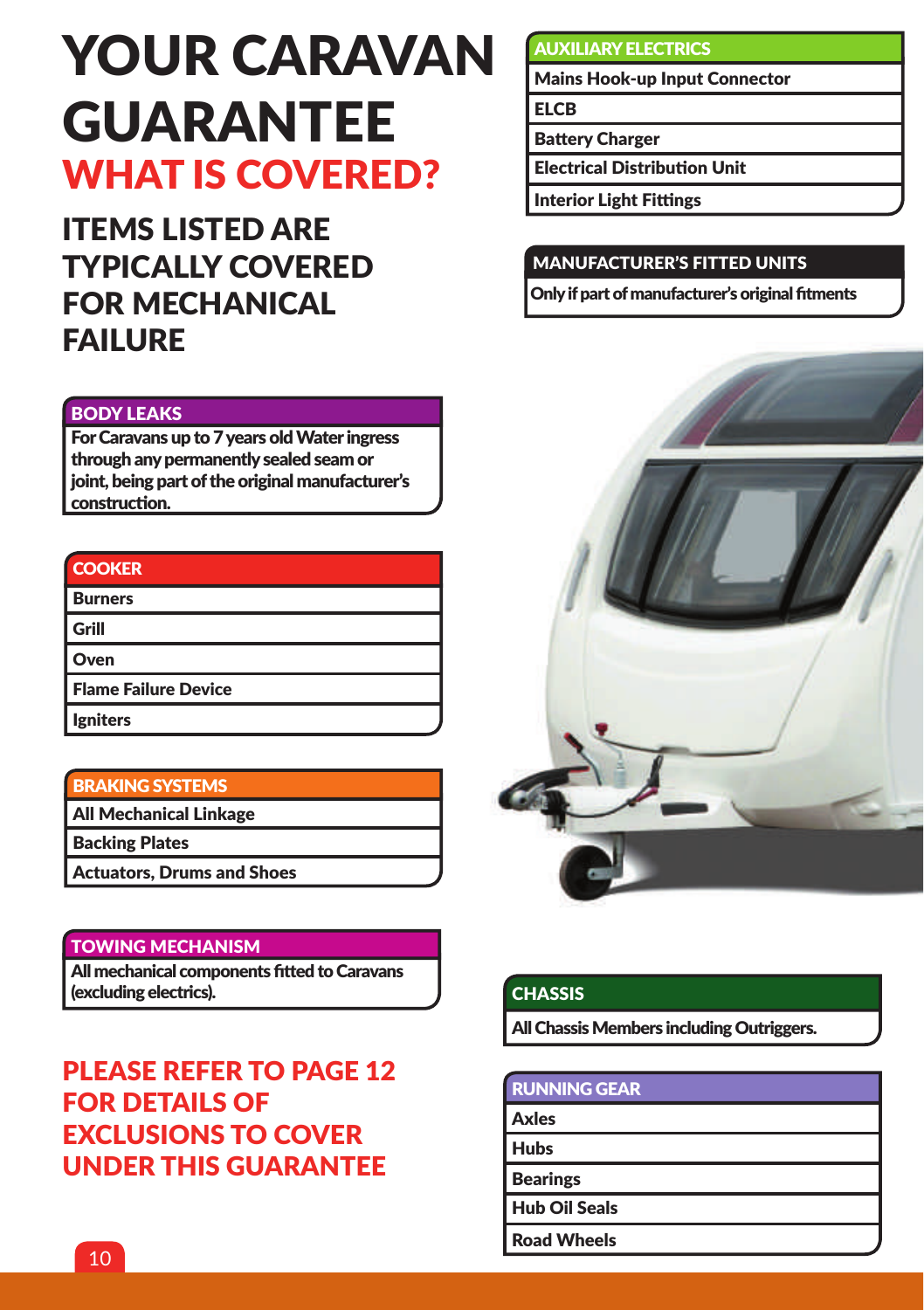## WATER SYSTEM

Water Heater (Gas or Electric)

Fresh Water Tank

Waste Water Tank

Water Pump

Water Gauges

## HEATING SYSTEM

**Thermostat** 

Motor Switches

Control Unit

Gas Heater

Flame Failure Device

Igniters

### CASSETTE TOILET

Operating Mechanism



| <b>FRIDGE</b>                          |
|----------------------------------------|
| Door Seal                              |
| <b>Condenser</b>                       |
| <b>Gas Control Valve</b>               |
| <b>Gas Igniters</b>                    |
| <b>Flame Failure Device</b>            |
| 12 and 240y Selector Switches          |
| <b>12 and 240v Heater Elements</b>     |
| <b>Gas Thermostat</b>                  |
| 240v Thermostat                        |
| <b>240v Temperature Control Switch</b> |

| <b>GAS SYSTEM</b>                 |  |
|-----------------------------------|--|
| <b>Gas Pipe Runs and Joints</b>   |  |
| <b>Gas Bottle Fixing Brackets</b> |  |

| <b>SUSPENSION</b>      |  |
|------------------------|--|
| <b>Springs</b>         |  |
| <b>Hangers</b>         |  |
| <b>Shackle Pins</b>    |  |
| <b>Bushes</b>          |  |
| <b>Shock Absorbers</b> |  |
| <b>Mountings</b>       |  |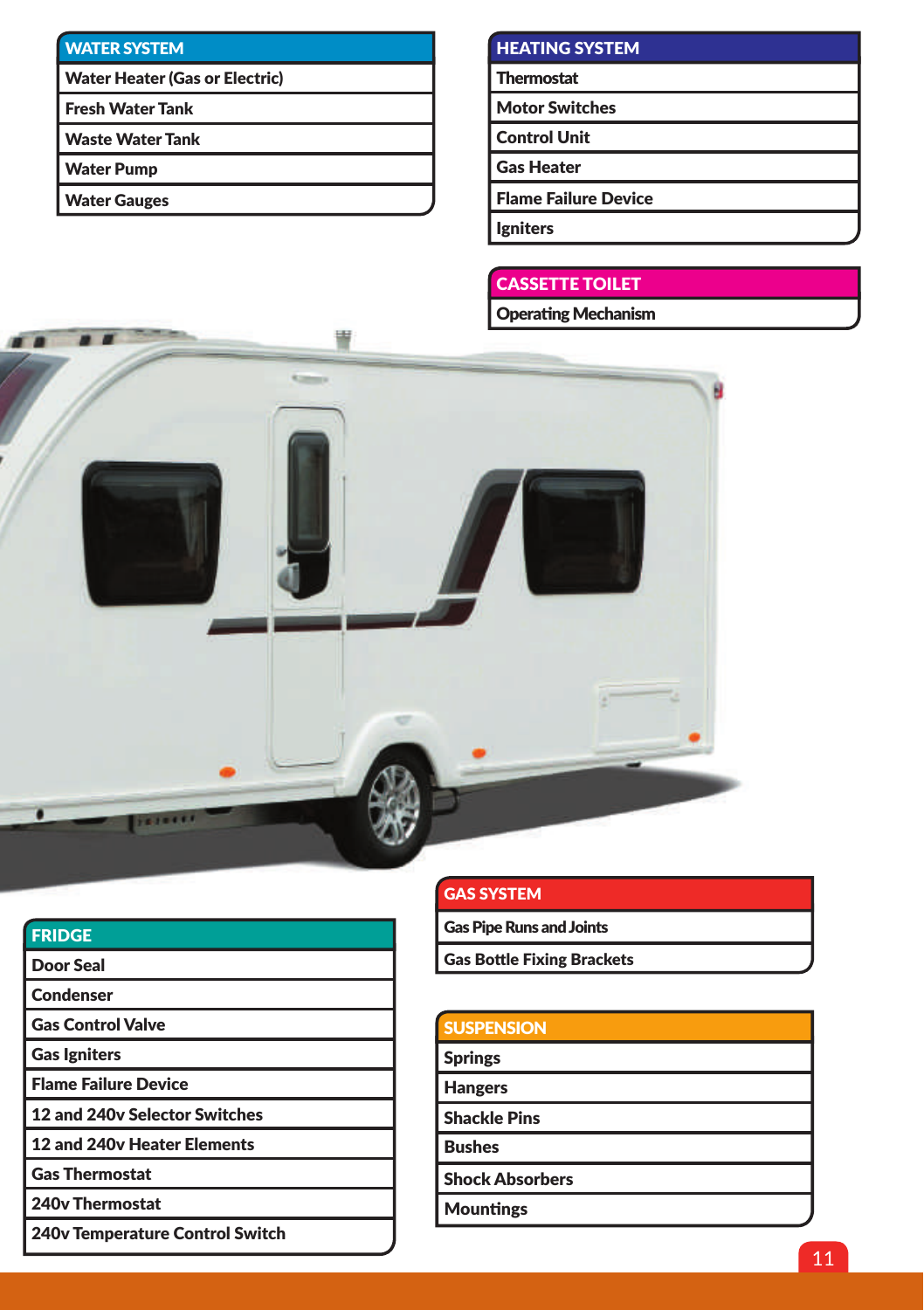

## IMPORTANT NOTE - THE FOLLOWING EXCLUSIONS APPLY TO THIS GUARANTEE

#### **COMPONENTS NOT COVERED BY THIS GUARANTEE**

- **• Gradual deterioration of performance of a component in line with the age and mileage of the Vehicle will be classed as "wear and tear" and excluded from the Guarantee.**
- **• All bodywork and trim, seat belts (any part), glass (including heated screens and door mirrors), sunroof panels, fuel tank, wheels and tyres. Air bags or disposal of air bags.**
- **• External fluid leaks, odours, external oil leaks and seals.**
- **• Consumable items such as, but not exclusively limited to light bulbs, drive belts, wiper blades, brake linings, brake discs, cylinders, cables, bushes, glow plugs, all pipes, all hoses and key fobs, tyres and tubes.**
- **• Blocked, porous or seized components.**
- **• Brake calipers and caliper motors.**
- **• Software, firmware or "flash" updates for any component.**

#### **WARNING**

Paint - the painting of parts replaced under Guarantee will not be covered. Those components covered are covered against mechanical breakdown. The replacement of oil filters, lubricants, antifreeze and fluids is included provided the replacement is necessitated by the failure of a warranted component and the Vehicle is not within 1,000 miles of its next due service.

**External oil leaks are specifically excluded.**

#### **ADDITIONAL NON COVERED COMPONENTS**

Normal wear and tear/service items and other components subject to routine maintenance or periodic repair or replacement. V belts, airbag, gas bottles, soft furnishings, carpets, floor coverings, work surfaces and all similar decor. Window catches, stays and associated fittings.

- **• Clearing or cleaning of fuel lines or components, contamination of fuel system either by incorrect fuelling or water ingress.**
- **• Clutch release bearing, concentric slave cylinders, centre plate and friction material.**
- **• Electrical connections, LEDs, all external lamps, wiring looms and batteries.**
- **• Exhaust system and catalytic converters (unless an additional fee has been paid) including but not limited to manifolds, mufflers, brackets and mountings. Including de-pollution or diesel particulate filters and systems and EGR Systems.**
- **• Cylinder block liners for Vehicles over 3000 cc.**
- **• Carbonised, pitted, corroded, burnt or sticking components.**
- **• Water ingress and damage caused to any component by water ingress. (Unless on a Vehicle which is under 7 years old)**

**Please note:** Wheel Bearing, Coil/Leaf spring and Intake Manifold (including Flap motors and runners) failure will be covered on Vehicles up to 6 years old or 70,000 miles - whichever comes first.

**Please note:** Where the failure has been confirmed on a diagnostic machine, the fault codes must be submitted as supporting evidence, along with the claims invoice.

**Please note:** The maximum contribution for diagnostics is £65 inclusive of VAT on a valid claim.

Adjustment of blinds, hinges, catches, stays and doors, fluorescent tubes, fuses and electrical connections. Any damage to brake drums, shoes or any other faults caused through misuse of the braking system. Any towing mechanism electrics. Seals, valves or glands on cassette toilet and any component fitted not forming part of the original manufacturer's fitments.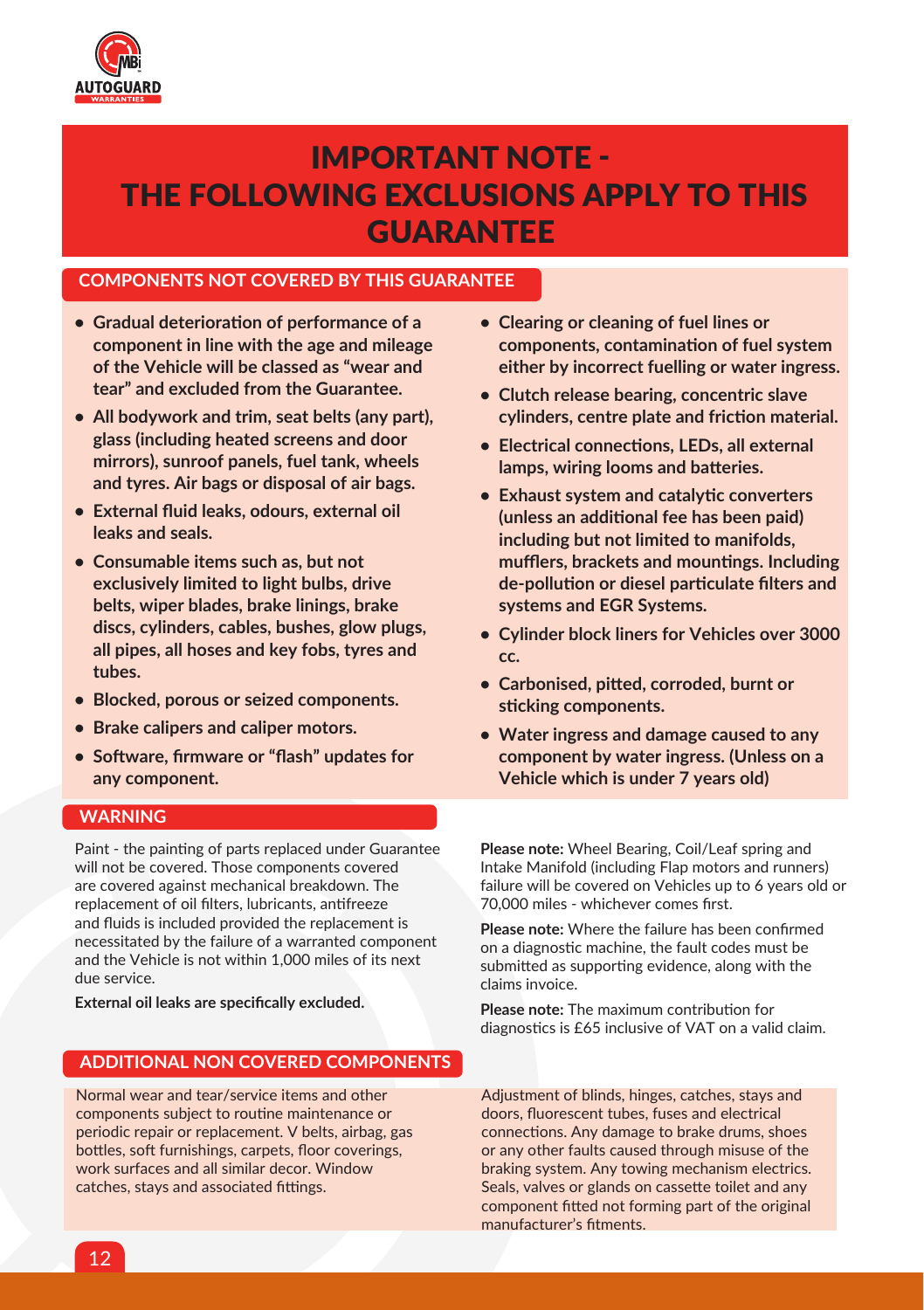

#### **TERMS OF CONDITIONS**

This section details the terms, conditions and exclusions of this Guarantee:

- 1. Autoguard Warranties Ltd on behalf of the Guarantee Holder will provide administration and claims services in connection with mechanical breakdown as set out in the Guarantee booklet and Agreement Form during the period of cover and will repair, or arrange for the repair of your Vehicle as detailed in this booklet and the Agreement Form. The Guarantee will not be valid unless Autoguard Warranties Ltd receives the full fee for the Guarantee. Autoguard Warranties Ltd will not be liable if we do not receive the full fee from the dealer from whom you purchased your Vehicle within 14 days, unless otherwise agreed, of you taking delivery of the Vehicle.
- 2. The Guarantee does not apply to any Vehicle(s) used for competitive and/or timed racing of any sort, (including but not limited to off-road driving, Vehicles acting as a pace make and/or safety Vehicles), any Vehicles used by any emergency services (including but not limited to police, fire and ambulance service Vehicles), any military Vehicles, any Vehicles used by airport authorities or their agents/servants within the territorial boundaries of the airport (including runways and any outbuildings associated with the air port), any Vehicles used for hire or reward (including but not limited to taxis and self drive Vehicles), any Vehicles used by a driving school, any kit cars and any non-standard, customised or modified Vehicles.
- 3. The supplying dealer has given the Administrator Your information in order to validate the Contract of Services between You and the Administrator.
- 4. The Company will not pay more than the claim limit shown on the Agreement form or, if lower, in this Guarantee document.
- 5. No liability will be accepted for any claim that is reported to the Administrator more than seven days after the relevant fault is discovered.
- 6. No repairs may be carried out under the Guarantee until the Administrator provides a claim reference number for those repairs. No liability shall exist in respect of parts supplied, repairs carried out or any other claim under this Guarantee other than claims in accordance with the procedures set out in this Guarantee document. The Administrator reserves the right to provide replacement parts and to carry out repairs under this Guarantee or to arrange for their provision by other persons.
- 7. The maximum claim in aggregate we will pay during the period of cover is up to the purchase price of the Vehicle as stated on the Agreement Form.
- 8. The amount of time allowed for labour will be according to ICME times and the labour rate will be specific to each dealers agreed terms. The Administrator reserves the right to examine the Vehicle and failed part, to subject them to expert independent assessment to determine the amount to be paid in respect of a claim. This will be subject to the claimable limits and the terms and conditions of your Guarantee.
- 9. Services must be carried out in accordance with the schedule described in the service requirements section of this Guarantee (page 6) - you must keep all the service invoices in the event of any claim.
- 10. The mileage quoted on the Agreement form does not Guarantee this is the true distance the Vehicle has covered and the mileage should be disregarded.
- 11. Your Guarantee excludes any liability for death, bodily injury or loss of or damage to property other than the listed components or loss of use or any consequential loss of whatsoever nature.
- 12. No liability will be accepted for damage caused by:
	- Neglect;
	- Corrosion;
	- Water Ingress;
	- Any foreign matter getting into or onto a part;
	- Lack of servicing;
	- Over-heating or freezing;
	- Abuse;
	- Damage to parts not covered by this Guarantee.
- 13. No liability will be accepted for: parts that have been fitted incorrectly, the effects of poor repairs, faults or defects at the time of the sale, parts that have been made or designed badly, parts not fitted as standard or optional extras by the manufacturer, unless cover for such items is agreed beforehand.
- 14. The cost of any servicing or service items.
- 15. The Administrator may declare void any Guarantee where the Agreement Form does not correctly show the exact Vehicle type, model, age and mileage. If you give incorrect information on the Agreement Form, your Guarantee may be void, or at the Administrator's option, allowed to continue subject to the payment and receipt of any additional fee that may be required to reflect the correct information.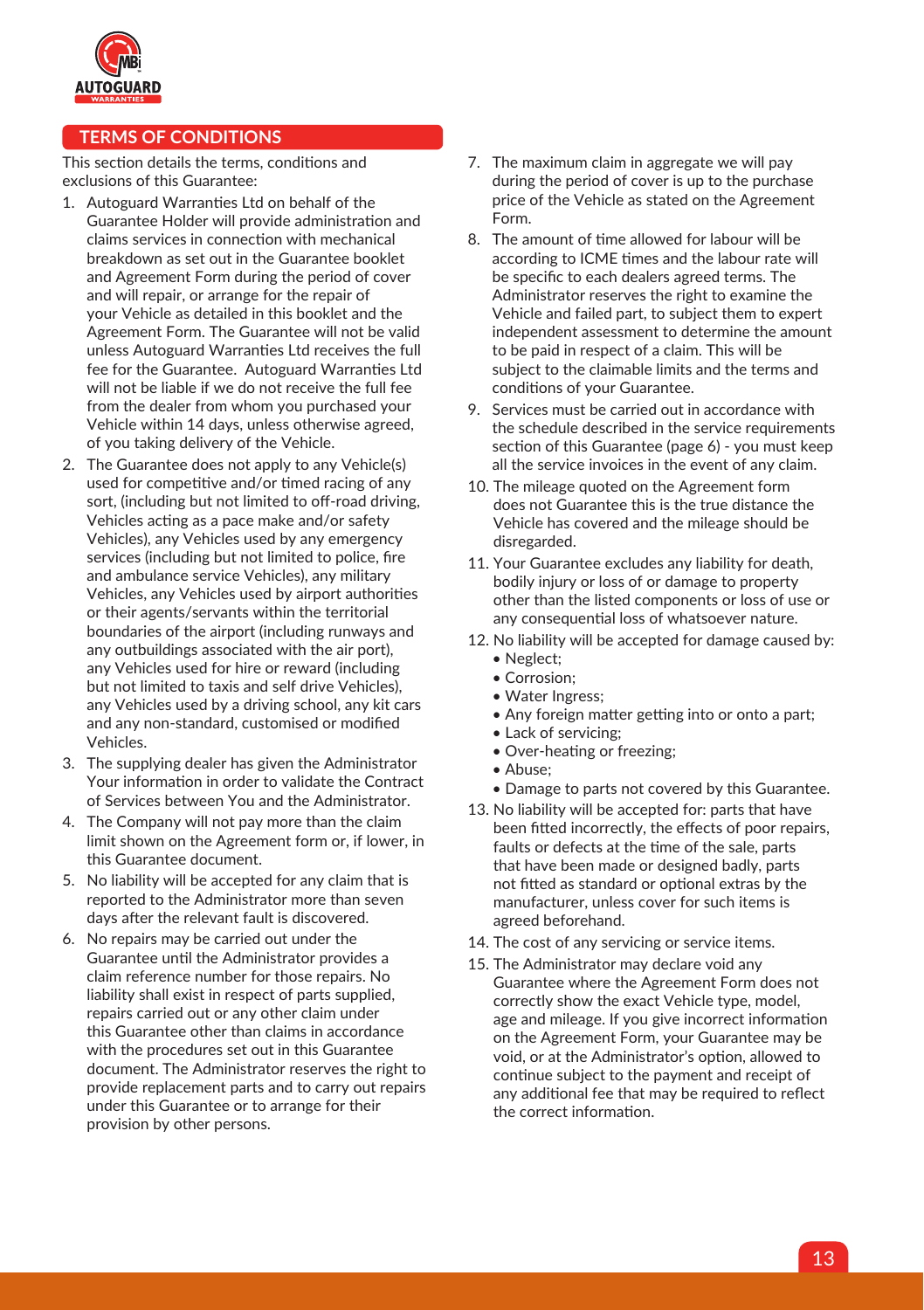

#### **TERMS OF CONDITIONS - continued**

- 16. If you have not kept to the conditions of the Guarantee, you agree that your claim will be rejected and that your Guarantee will be cancelled.
- 17. If you or a repairer makes a false or dishonest claim, your Guarantee will be cancelled and legal action may be taken against you.
- 18. In the event of a claim the Administrator reserves the right to call for a contribution from the Guarantee Holder for Betterment should the repaired Vehicle ultimately be in a better condition or have a better value than it enjoyed immediately prior to the occurrence of the claim.
- 19. You cannot change the terms and conditions unless you have written Agreement from Autoguard Warranties Ltd.
- 20. If you are in breach of any of the terms of this Guarantee, the Administrator may cancel this Guarantee by giving 14 days notice by recorded delivery to the last known address of the Guarantee Holder.
- 21. No liability will be accepted for any consequential loss or damage to parts not covered by this Guarantee where consequential loss is caused by a covered part.
- 22. The Administrators reserve the right to amend the Guarantee details from each renewal year.
- 23. If the Administrator accepts that there is a claim under this Guarantee but there is a disagreement in respect of the amount to be paid, the disagreement will be referred to an independent arbitrator. In these circumstances the arbitrator's award must be made before there is any right of action against the Company.
- 24. The Terms and Conditions and application details will be read as one Contract. A word or expression to which a specific meaning has been attached will keep the same meaning wherever it appears unless specifically stated otherwise. A particular word or phrase, which is not defined will have its ordinary meaning.
- 25. Non-Disclosure, Misrepresentation or Misdescription - this Guarantee is voidable if You or anyone acting for You fails to disclose, misrepresents or misdescribes any material fact. If the Administrator voids this Guarantee they will void it in its entirety and no cover will apply.
- 26. Should the Vehicle be involved in a total loss claim via your own motor policy, this Guarantee will become void and no refund will be offered.

27. No liability will be accepted for any claim, if at the time of the reported failure, the Vehicle is being used in contravention of the current legislation with regards to MOT, Vehicle Excise Duty (Road Tax) and Motor Insurance.

#### **EXCLUSIONS**

The Company shall not be liable for any claims arising thereby or indirectly caused or contributed by or in consequence of a loss;

- 1. (a) Occurring during the Guarantee or Guarantee period of any manufacturers or the dealer's excess period (if any) or where faults have developed during such period prior to the commencement of the Guarantee (provided they were evident at that time) and which have not been completely rectified.
	- (b) Resulting from any modification to the Vehicle or the substitution of components by nonstandard components or equipment not approved by the manufacturer of the Vehicle.
	- (c) If the mileometer has been altered or disconnected or inoperative resulting in the misrepresentation of the Vehicle's actual mileage.
	- (d) Caused by or arising from:
	- (i) Overheating, corrosion or the gradual reduction in operating performance commensurate with the age and mileage covered by the Vehicle. This includes, but is not limited to:
		- (a) The gradual loss of engine compression necessitating the repair of valves or rings
		- (b) Gradual increase in oil consumption due to normal operating functions.
	- (ii) The use of a grade of fuel not recommended by the manufacturer of the Vehicle or the ingress of foreign matter into fuel, lubricants or cooling system. The use of inadequate or improper antifreeze protection.
	- (iii) Routine servicing maintenance or repair of the Vehicle or from negligence, abuse or wilful damage.
	- (iv) The subjecting of the Vehicle to a load greater than that permitted by the manufacturer's recommendations.
	- (v) Fire, self-ignition, lightning, earthquake, explosion, frost, storm, tempest, flood, water damage, theft or attempted theft, aircraft or other aerial devices or articles dropped there from or any extreme cause.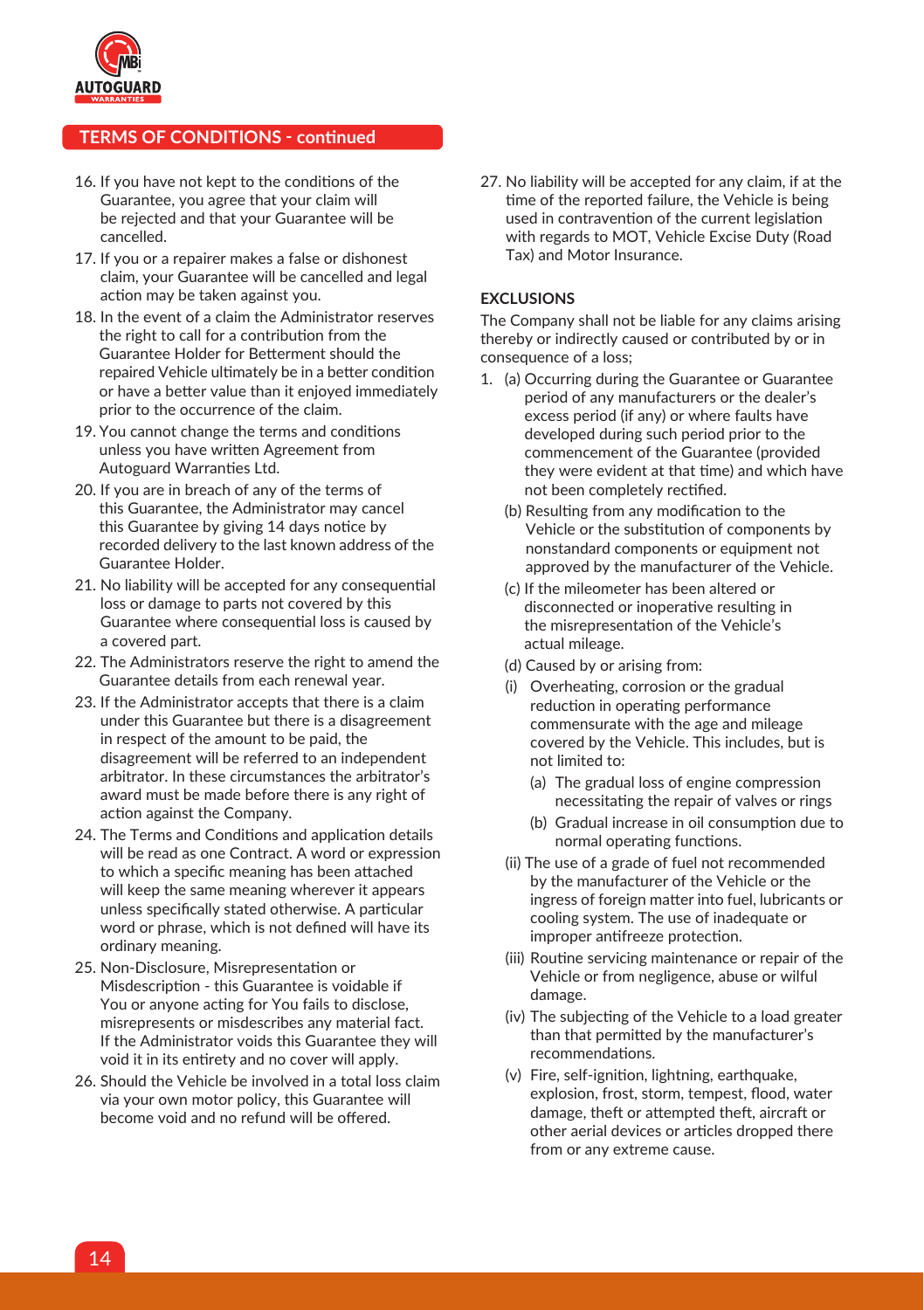

#### **TERMS OF CONDITIONS - continued**

- (vi) Any road traffic accident, collision or fire damage; including total loss of Vehicle.
- (e) Involving components subject to recall or repair or replacement by the manufacturer or attributable to a manufacturer's design defect.
- (f) Directly or indirectly caused by or arising out of war, invasion, act of foreign enemy, hostilities (whether war be declared or not), civil war, rebellion, revolution, insurrection or military or usurped power, riot, civil commotion, strikes, lockout, confiscation or detention by customs or other officials or authorities, malicious intent or vandalism.
- 2. Local taxes, when repairs are completed outside of the UK.
- 3. Any ancillary components or equipment not listed under the "What is Covered" section.
- 4. Mechanical breakdown due to lack of fuel, antifreeze, hydraulic fluids, grease or oils.
- 5. Investigatory or remedial work commenced before authorisation by the Administrator.
- 6. Costs incurred in routine servicing or repairs.
- 7. Any parts, which have not failed but have been reported as requiring replacement during routine servicing and/or repairs or at the time an Guarantee repair is in progress.
- 8. Liability, which attaches to the Guarantee Holder by virtue of an Agreement but which would not have attached in the absence of such Agreement.
- 9. Any Vehicle owned by a garage or its associated companies or by the proprietor of such garage or associated companies or by an employee or relative of such proprietor or component breakage occurring whilst the Vehicle is in the custody or control of such persons.
- 10. Any liability for death, bodily injury or loss of or damage to property other than the covered components or loss of use or any consequential loss of whatsoever nature.
- 11. Non-compliance with the conditions relating to the servicing of the Vehicle.